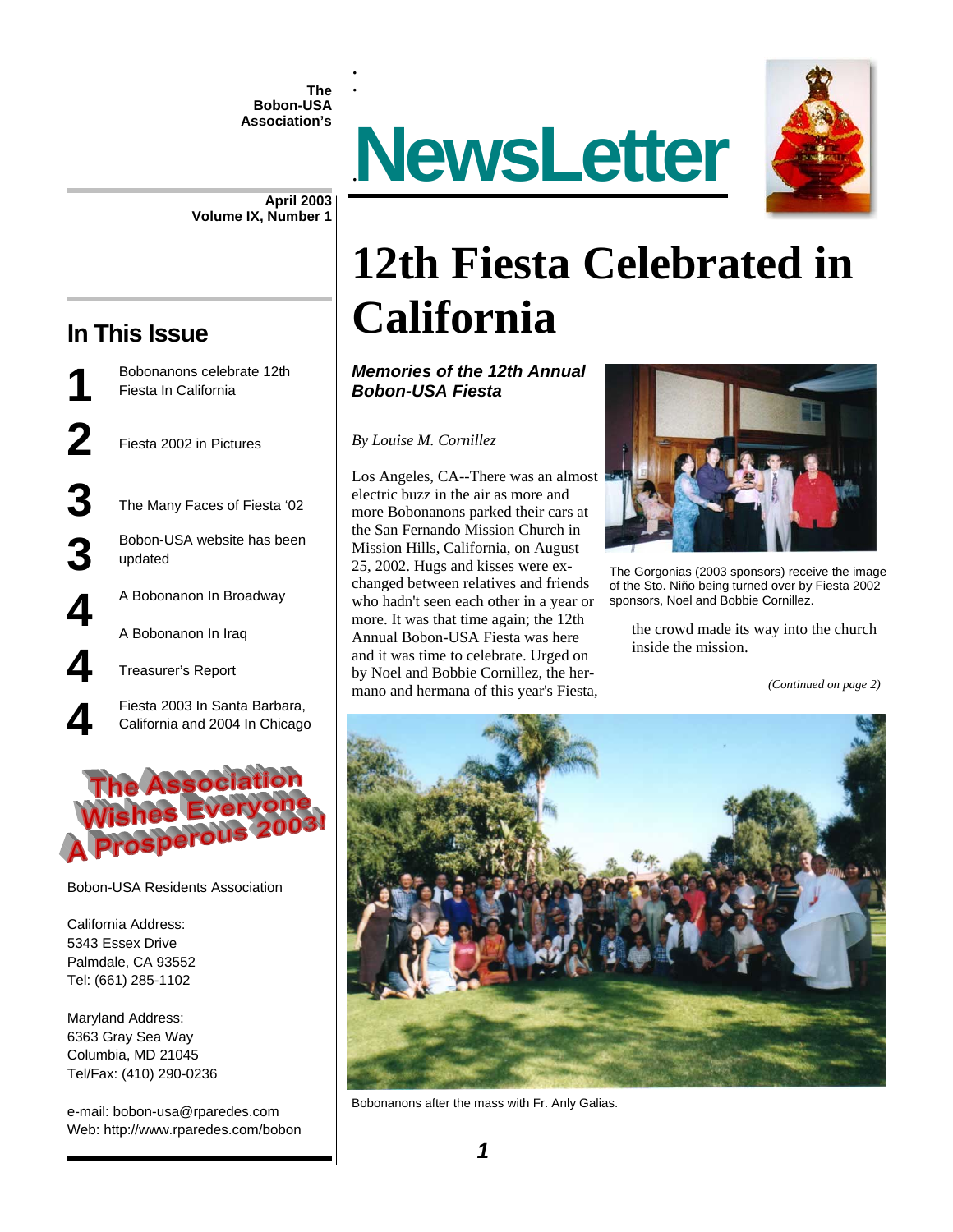### **Fiesta 2002 in pictures...**



#### *(Continued from page 1)*

 The church was richly and elaborately decorated with gilded altar pieces and high-beamed, painted ceilings, and yet it was a surprisingly intimate space with antique, dark-wood pews typical of the Spanish-colonial style. Mass was celebrated by Father Anly Galias, a visiting priest from Lavesares, Northern Samar, Philippines. Father Anly in his sermon spoke about the Santo Nino ! and the origins of our Fiesta, and the importance of both to our faith. It was a very moving mass complete with Waray-waray songs sung by the congregation.

 After the mass, and after much catching up, everyone gathered on the grassy courtyard and took several group pictures. And now it was time to party!

 The reception took place at The Odyssey, a banquet hall situated on the crest of a hill offering a breathtaking view of the San Fernando Valley. A gurgling fountain welcomed Bobonanons into an elegant ballroom filled with oak panelling, tall vases filled with tropical-colored flowers and floor-to-ceiling windows. After a welcome speech given by Noel Cornillez, everyone got ready to have a good time. Bobonanons were in good spirits as they enjoyed a sumptuous dinner while regaling each other with stories and memories of Bobon. Music was provided by DJs Sean Cornillez and Tommy Solis, and Louise Marie Cornillez provided live vocal entertainment. In addition, a surprise number by the "paraghubog" trio Ber Carpina, Noel Cornillez, and Steve Tobes in their *(Continued on page 3)* 

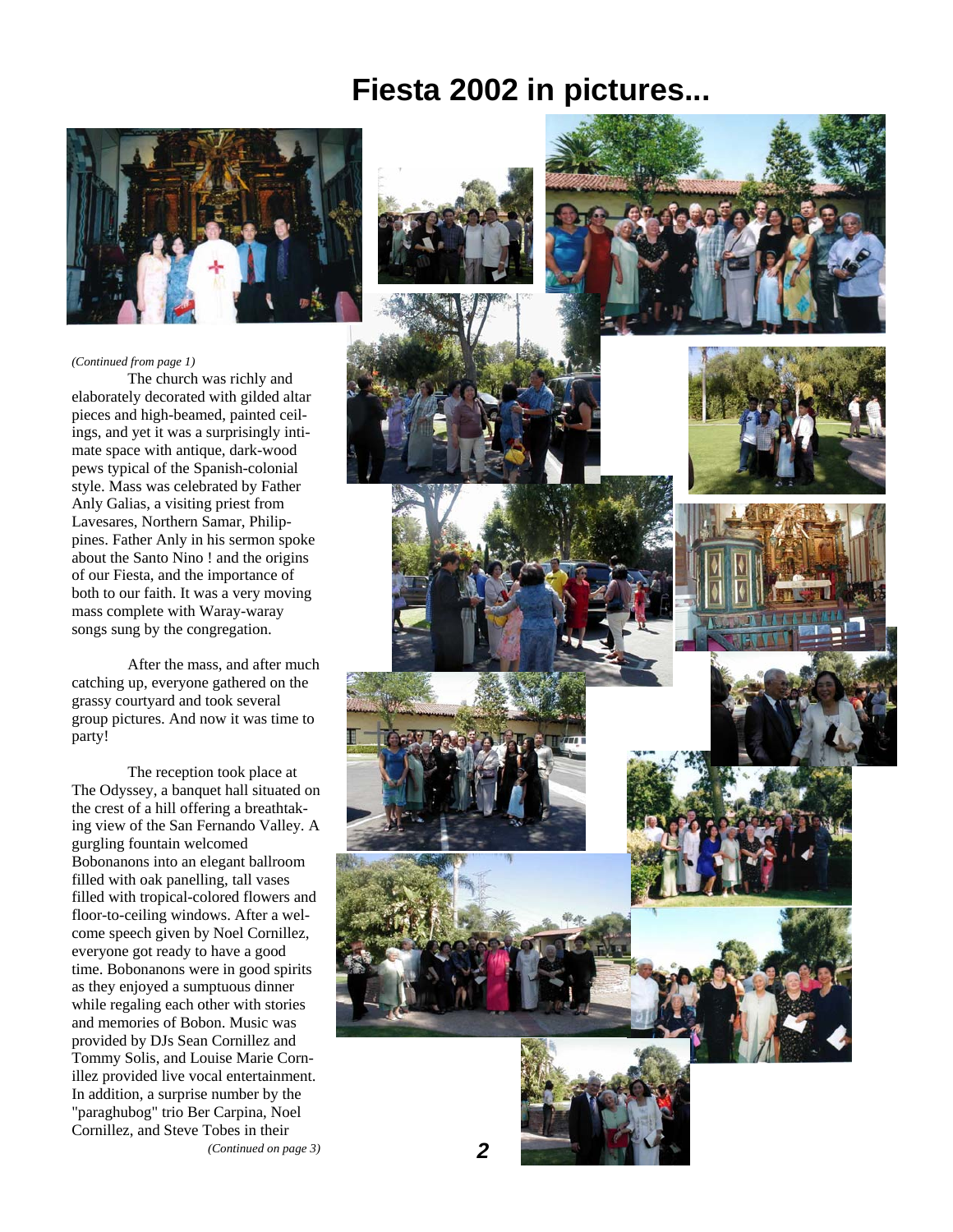## **The Many Faces of Fiesta '02** *Continued from page 2)* rendition of "Dandansoy" brought down















#### *(Continued from page 2)*

the house! The kuratsa was danced by Espie (Gorgonia) Genne & Noel Cornillez, Bobbie Cornillez & Ber Carpina, and Rose Ford & Jesus Agasang.

 Throughout the night, everyone tore up the dance floor with the cha-cha, the boogie, the salsa, the twist, disco, tango, and swing. Ganie and Neria Garcia led group dances such as "Mambo #5," the "Todo Todo," "YMCA," and other line dancing. DJ Sean even added some hiphop and trance music into the mix for the younger (and young-at-heart) crowd. The evening wound down with the adults and children waltzing to traditional Waray music. The perfect end to the 12th Annual Bobon-USA Fiesta.

 This fiesta was one of the most well-attended celebrations we have had to date. Bobonanons from all over the US as well as outside the country (New York, New Jersey, Chicago, Arizona, Maryland, Virginia, Atlanta, Australia, & Philippines) came to join us this year! ; not to mention all of the faithful Northern and Southern Californians who try to attend every year. Our attendance has steadily increased the past few years; hopefully this shows a higher level of commitment from our members to our organization that will only get stronger.

 The Cornillez family would like to extend our sincerest thanks to the Santo Nino for the many blessings he has given our family, to Father Anly Galias for celebrating the mass, Dick Paredes for the video, Lydee Hershey for the photos and to all of you who came to celebrate the fiesta with us.

#### **Bobon-USA website has been updated**

 Our website has been updated to include more information about our hometown. Point your browsers to: http://www.rparedes.com/bobon and click the About Bobon button.

 You will also see the online version of this Newsletter where you can see more pictures and download them if you want.

Happy surfing!